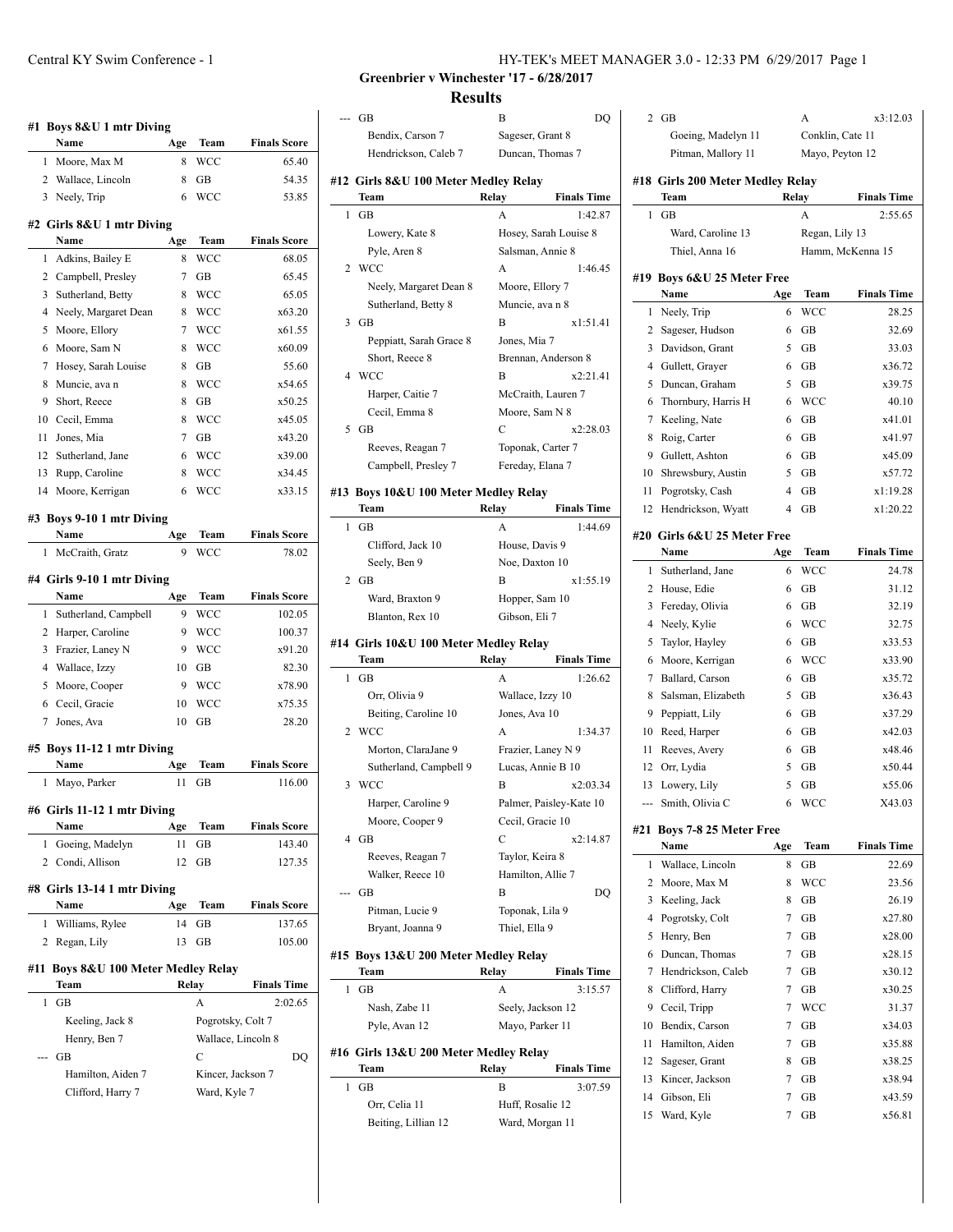| Smith, Jackson F         | 8                                                                                                                                                                                                                                                                                                                            | <b>WCC</b>                                                                                                                                   | X41.57                                                                           |
|--------------------------|------------------------------------------------------------------------------------------------------------------------------------------------------------------------------------------------------------------------------------------------------------------------------------------------------------------------------|----------------------------------------------------------------------------------------------------------------------------------------------|----------------------------------------------------------------------------------|
|                          |                                                                                                                                                                                                                                                                                                                              |                                                                                                                                              |                                                                                  |
|                          |                                                                                                                                                                                                                                                                                                                              |                                                                                                                                              | <b>Finals Time</b>                                                               |
|                          |                                                                                                                                                                                                                                                                                                                              |                                                                                                                                              | 19.60                                                                            |
| 2                        |                                                                                                                                                                                                                                                                                                                              |                                                                                                                                              | 20.63                                                                            |
|                          |                                                                                                                                                                                                                                                                                                                              |                                                                                                                                              | 21.10                                                                            |
|                          |                                                                                                                                                                                                                                                                                                                              |                                                                                                                                              | x21.66                                                                           |
|                          |                                                                                                                                                                                                                                                                                                                              |                                                                                                                                              | 25.25                                                                            |
|                          | 8                                                                                                                                                                                                                                                                                                                            |                                                                                                                                              | x25.50                                                                           |
|                          | $\overline{7}$                                                                                                                                                                                                                                                                                                               |                                                                                                                                              | x28.09                                                                           |
|                          | 8                                                                                                                                                                                                                                                                                                                            |                                                                                                                                              | x28.35                                                                           |
|                          | 8                                                                                                                                                                                                                                                                                                                            | GВ                                                                                                                                           | x28.69                                                                           |
|                          |                                                                                                                                                                                                                                                                                                                              |                                                                                                                                              | x29.53                                                                           |
|                          | 7                                                                                                                                                                                                                                                                                                                            | GВ                                                                                                                                           | x29.87                                                                           |
|                          | 8                                                                                                                                                                                                                                                                                                                            | WCC                                                                                                                                          | x29.94                                                                           |
|                          | $\overline{7}$                                                                                                                                                                                                                                                                                                               | GB                                                                                                                                           | x30.47                                                                           |
| Gerwe, Lyla              | 7                                                                                                                                                                                                                                                                                                                            | GB                                                                                                                                           | x31.03                                                                           |
| Gerwe, Ellie             | $\overline{7}$                                                                                                                                                                                                                                                                                                               | GB                                                                                                                                           | x31.56                                                                           |
| Fereday, Elana           | $\overline{7}$                                                                                                                                                                                                                                                                                                               | GB                                                                                                                                           | x32.65                                                                           |
| Taylor, Keira            | 8                                                                                                                                                                                                                                                                                                                            | GB                                                                                                                                           | x33.78                                                                           |
| Rupp, Caroline           | 8                                                                                                                                                                                                                                                                                                                            | WCC                                                                                                                                          | x40.78                                                                           |
| Moore, Ellory            | 7                                                                                                                                                                                                                                                                                                                            | <b>WCC</b>                                                                                                                                   | X25.66                                                                           |
| --- Cecil, Emma          | 8                                                                                                                                                                                                                                                                                                                            | WCC                                                                                                                                          | X25.88                                                                           |
| --- Moore, Sam N         | 8                                                                                                                                                                                                                                                                                                                            | WCC                                                                                                                                          | X27.90                                                                           |
| Wilder, Madilyn G<br>--- | 8                                                                                                                                                                                                                                                                                                                            | WCC                                                                                                                                          | X29.18                                                                           |
| Harper, McKinley         | 7                                                                                                                                                                                                                                                                                                                            | WCC                                                                                                                                          | X29.40                                                                           |
| Adkins, Bailey E<br>---  | 8                                                                                                                                                                                                                                                                                                                            | WCC                                                                                                                                          | X31.10                                                                           |
| McCraith, Lauren<br>---  | 7                                                                                                                                                                                                                                                                                                                            | WCC                                                                                                                                          | X35.15                                                                           |
| --- Harper, Caitie       | 7                                                                                                                                                                                                                                                                                                                            | WCC                                                                                                                                          | X35.43                                                                           |
| Pugh, Lucy               | 7                                                                                                                                                                                                                                                                                                                            | WCC                                                                                                                                          | X43.78                                                                           |
|                          |                                                                                                                                                                                                                                                                                                                              |                                                                                                                                              |                                                                                  |
|                          |                                                                                                                                                                                                                                                                                                                              |                                                                                                                                              | <b>Finals Time</b>                                                               |
|                          | 9                                                                                                                                                                                                                                                                                                                            |                                                                                                                                              | 17.69                                                                            |
| 2                        |                                                                                                                                                                                                                                                                                                                              |                                                                                                                                              | 18.47                                                                            |
|                          | 10                                                                                                                                                                                                                                                                                                                           | GB                                                                                                                                           | x20.09                                                                           |
| Blanton, Rex             | 10                                                                                                                                                                                                                                                                                                                           | GB                                                                                                                                           | x20.12                                                                           |
|                          | 10                                                                                                                                                                                                                                                                                                                           | GB                                                                                                                                           | x20.82                                                                           |
|                          | Name<br>Salsman, Annie<br>Neely, Margaret Dean<br>Short, Reece<br>Lowery, Kate<br>Muncie, ava n<br>Pyle, Aren<br>Jones, Mia<br>Brennan, Anderson<br>Peppiatt, Sarah Grace<br>Toponak, Carter<br>Hamilton, Allie<br>Sutherland, Betty<br>Reeves, Reagan<br>Name<br>Seely, Ben<br>Noe, Daxton<br>Clifford, Jack<br>Hopper, Sam | (#21 Boys 7-8 25 Meter Free)<br>#22 Girls 7-8 25 Meter Free<br>Age<br>8<br>8<br>8<br>8<br>8<br>7<br>#23 Boys 9-10 25 Meter Free<br>Age<br>10 | Team<br>GB<br>WCC<br>GВ<br>GB<br>WCC<br>GB<br>GB<br>GB<br>GB<br>Team<br>GB<br>GB |

#### **#24 Girls 9-10 25 Meter Free**

|    | Name              | Age | Team       | <b>Finals Time</b> |
|----|-------------------|-----|------------|--------------------|
| 1  | Jones, Ava        | 10  | GB         | 16.47              |
| 2  | Beiting, Caroline | 10  | GB         | 16.68              |
| 3  | Wallace, Izzy     | 10  | GB         | x19.25             |
| 4  | Morton, ClaraJane | 9   | <b>WCC</b> | 19.31              |
| 5. | Lucas, Annie B    | 10  | <b>WCC</b> | 19.60              |
| 6  | Thiel, Ella       | 9   | GB         | x20.25             |
| 7  | Orr, Olivia       | 9   | GB         | x20.66             |
| 8  | Pitman, Lucie     | 9   | GB         | x21.72             |
| 9  | Toponak, Lila     | 9   | GB         | x22.28             |
| 10 | Walker, Reece     | 10  | GB         | x22.40             |
| 11 | Bryant, Joanna    | 9   | GB         | x25.01             |
|    | Harper, Caroline  | 9   | WCC        | X21.56             |

 House, Davis 9 GB x22.62 Ward, Braxton 9 GB x26.32 **Greenbrier v Winchester '17 - 6/28/2017 Results**

| ---            | Moore, Cooper                         | 9        | WCC         | X23.50             |
|----------------|---------------------------------------|----------|-------------|--------------------|
| <u></u>        | Frazier, Laney N                      | 9        | WCC         | X24.56             |
|                | --- Cecil, Gracie                     | 10       | WCC         | X29.47             |
| ---            | Sutherland, Campbell                  | 9        | <b>WCC</b>  | DO                 |
|                |                                       |          |             |                    |
|                | #25 Boys 11-12 50 Meter Free          |          |             |                    |
|                | Name                                  | Age      | <b>Team</b> | <b>Finals Time</b> |
| 1              | Seely, Jackson                        | 12       | GB          | 35.68              |
| 2              | Mayo, Parker                          | 11       | GВ          | 39.44              |
| 3              | Pyle, Avan                            | 12       | GВ          | x42.59             |
| 4              | Deitz, Jack                           | 12       | GВ          | x43.35             |
| 5              | Hopper, Deen                          | 12<br>12 | GВ          | x45.45             |
| 6              | Williams, Ryan                        |          | GВ          | x51.91             |
|                | #26 Girls 11-12 50 Meter Free         |          |             |                    |
|                | Name                                  | Age      | Team        | <b>Finals Time</b> |
| 1              | Conklin, Cate                         | 11       | <b>GB</b>   | 34.59              |
| 2              | Goeing, Madelyn                       | 11       | GВ          | 36.69              |
| 3              | Pitman, Mallory                       | 11       | GВ          | x37.16             |
| 4              | Mayo, Peyton                          | 12       | GB          | x42.19             |
| 5              | Ward, Morgan                          | 11       | GВ          | x43.06             |
| 6              | Orr, Celia                            | 11       | GВ          | x43.28             |
| 7              | Cotthoff, Lilly                       | 11       | GВ          | x44.43             |
| 8              | Huff, Rosalie                         | 12       | GВ          | x47.03             |
| 9              | Beiting, Lillian                      | 12       | GВ          | x47.10             |
|                | #27 Boys 13-14 50 Meter Free          |          |             |                    |
|                | Name                                  | Age      | Team        | <b>Finals Time</b> |
| 1              | Klee, Matthew David                   | 14       | GВ          | 31.18              |
|                |                                       |          |             |                    |
|                |                                       |          |             |                    |
|                | #28 Girls 13-14 50 Meter Free         |          |             |                    |
|                | Name                                  | Age      | Team        | <b>Finals Time</b> |
| 1              | Nisbet, E.A.                          | 14       | <b>WCC</b>  | 32.43              |
| $\overline{2}$ | Ward, Caroline                        | 13       | GВ          | 38.63              |
| 3              | Lucas, Ella G                         | 14       | WCC         | 40.28              |
| $*4$           | Palmer, Preslee E                     | 14       | <b>WCC</b>  | x40.75             |
| $*4$           | Regan, Lily                           | 13       | GB          | 40.75              |
|                | #29 Boys 50 Meter Free                |          |             |                    |
|                | Name                                  | Age      | Team        | <b>Finals Time</b> |
| 1              | Dean, Parker C                        | 16       | <b>WCC</b>  | 30.97              |
|                |                                       |          |             |                    |
|                | #30 Girls 50 Meter Free               |          |             |                    |
| 1              | Name                                  | Age      | Team        | <b>Finals Time</b> |
| 2              | Thiel, Anna                           | 16<br>15 | GВ<br>GВ    | 34.53              |
|                | Hamm, McKenna                         |          |             | 35.75              |
| #31            | Boys 6&U 25 Meter Back                |          |             |                    |
|                | Name                                  | Age      | Team        | <b>Finals Time</b> |
| 1              | Neely, Trip                           | 6        | WCC         | 33.15              |
| 2              | Sageser, Hudson                       | 6        | GB          | 33.88              |
| 3              | Keeling, Nate                         | 6        | GВ          | 43.41              |
| 4              | Thornbury, Harris H                   | 6        | WCC         | 43.84              |
| 5              | Gullett, Graver                       | 6        | GB          | x50.00             |
| 6              | Gullett, Ashton                       | 6        | GВ          | x51.94             |
| 7              | Roig, Carter                          | 6        | GВ          | x55.31             |
| 8              | Pogrotsky, Cash                       | 4        | GВ          | x1:10.38           |
| 9              | Shrewsbury, Austin<br>Davidson, Grant | 5<br>5   | GВ<br>GВ    | x2:08.28<br>DQ     |

| Team<br>Name<br>Age<br>1<br>Sutherland, Jane<br>6<br>WCC<br>2<br>Fereday, Olivia<br>6<br>GВ<br>3<br>Moore, Kerrigan<br><b>WCC</b><br>6<br>4<br>Neely, Kylie<br>6<br><b>WCC</b><br>5<br>Salsman, Elizabeth<br>5<br>GВ<br>6<br>GB<br>6<br>Peppiatt, Lily<br>7<br>Reed, Harper<br>6<br>GВ<br>GB<br>8<br>Taylor, Hayley<br>6<br>9<br>House, Edie<br>GB<br>6<br>10<br>Ballard, Carson<br>6<br>GВ<br>5<br>11<br>Orr, Lydia<br>GB<br>12<br>5<br>GB<br>Lowery, Lily<br>13<br>Reeves, Avery<br>6<br>GВ<br>WCC<br>Smith, Olivia C<br>6<br>---<br>#33 Boys 7-8 25 Meter Back<br><b>Finals Time</b><br>Name<br>Age<br>Team<br>1<br>Wallace, Lincoln<br>8<br>GВ<br>27.16<br>2<br>Keeling, Jack<br>8<br><b>GB</b><br>27.84<br>3<br>Moore, Max M<br>8<br><b>WCC</b><br>30.50<br>4<br>Pogrotsky, Colt<br>7<br>GВ<br>x31.91<br>7<br><b>WCC</b><br>5<br>Cecil, Tripp<br>34.06<br>8<br>GB<br>6<br>Sageser, Grant<br>x36.03<br>7<br>Henry, Ben<br>7<br>GB<br>x38.75<br>8<br>Kincer, Jackson<br>7<br>GВ<br>x39.47<br>9<br>x39.91<br>Duncan, Thomas<br>7<br>GВ<br>Hamilton, Aiden<br>7<br>10<br>GВ<br>x40.88<br>7<br>x42.50<br>11<br>Clifford, Harry<br>GВ<br>12<br>Gibson, Eli<br>7<br>x48.75<br>GВ<br>13<br>Smith, Jackson F<br>8<br>WCC<br>x50.52<br>14<br>Ward, Kyle<br>7<br>GВ<br>x1:00.25<br>Bendix, Carson<br>7<br>15<br>GВ<br>x1:03.87<br>#34 Girls 7-8 25 Meter Back<br><b>Finals Time</b><br>Age<br>Team<br>Name<br>1<br>Neely, Margaret Dean<br>WCC<br>8<br>25.35<br>2<br>Lowery, Kate<br>8<br>GВ<br>3<br>8<br>25.92<br>Hosey, Sarah Louise<br>GВ<br>4<br>Salsman, Annie<br>GВ<br>8<br>x28.06<br>5<br>Peppiatt, Sarah Grace<br>8<br>GB<br>x28.19<br>Moore, Ellory<br>6<br>7<br>WCC<br>29.50<br>Sutherland, Betty<br>7<br>8<br>WCC<br>x30.10<br>8<br>Campbell, Presley<br>7<br>GB<br>x31.32<br>Jones, Mia<br>GB<br>9<br>7<br>x33.25<br>Brennan, Anderson<br>GB<br>10<br>8<br>x33.29<br>Fereday, Elana<br>7<br>GB<br>x33.65<br>11<br>Hamilton, Allie<br>7<br>12<br>GВ<br>x34.84<br>Taylor, Keira<br>13<br>8<br>GВ<br>14<br>Gerwe, Ellie<br>7<br>GB<br>x36.66<br>Toponak, Carter<br>7<br>15<br>GВ | #32 Girls 6&U 25 Meter Back |  |                    |
|-------------------------------------------------------------------------------------------------------------------------------------------------------------------------------------------------------------------------------------------------------------------------------------------------------------------------------------------------------------------------------------------------------------------------------------------------------------------------------------------------------------------------------------------------------------------------------------------------------------------------------------------------------------------------------------------------------------------------------------------------------------------------------------------------------------------------------------------------------------------------------------------------------------------------------------------------------------------------------------------------------------------------------------------------------------------------------------------------------------------------------------------------------------------------------------------------------------------------------------------------------------------------------------------------------------------------------------------------------------------------------------------------------------------------------------------------------------------------------------------------------------------------------------------------------------------------------------------------------------------------------------------------------------------------------------------------------------------------------------------------------------------------------------------------------------------------------------------------------------------------------------------------------------------------------------------------------------------------------------------------------------------------------------------------------------------------------------|-----------------------------|--|--------------------|
|                                                                                                                                                                                                                                                                                                                                                                                                                                                                                                                                                                                                                                                                                                                                                                                                                                                                                                                                                                                                                                                                                                                                                                                                                                                                                                                                                                                                                                                                                                                                                                                                                                                                                                                                                                                                                                                                                                                                                                                                                                                                                     |                             |  | <b>Finals Time</b> |
|                                                                                                                                                                                                                                                                                                                                                                                                                                                                                                                                                                                                                                                                                                                                                                                                                                                                                                                                                                                                                                                                                                                                                                                                                                                                                                                                                                                                                                                                                                                                                                                                                                                                                                                                                                                                                                                                                                                                                                                                                                                                                     |                             |  | 32.15              |
|                                                                                                                                                                                                                                                                                                                                                                                                                                                                                                                                                                                                                                                                                                                                                                                                                                                                                                                                                                                                                                                                                                                                                                                                                                                                                                                                                                                                                                                                                                                                                                                                                                                                                                                                                                                                                                                                                                                                                                                                                                                                                     |                             |  | 32.31              |
|                                                                                                                                                                                                                                                                                                                                                                                                                                                                                                                                                                                                                                                                                                                                                                                                                                                                                                                                                                                                                                                                                                                                                                                                                                                                                                                                                                                                                                                                                                                                                                                                                                                                                                                                                                                                                                                                                                                                                                                                                                                                                     |                             |  | 32.63              |
|                                                                                                                                                                                                                                                                                                                                                                                                                                                                                                                                                                                                                                                                                                                                                                                                                                                                                                                                                                                                                                                                                                                                                                                                                                                                                                                                                                                                                                                                                                                                                                                                                                                                                                                                                                                                                                                                                                                                                                                                                                                                                     |                             |  | x34.10             |
|                                                                                                                                                                                                                                                                                                                                                                                                                                                                                                                                                                                                                                                                                                                                                                                                                                                                                                                                                                                                                                                                                                                                                                                                                                                                                                                                                                                                                                                                                                                                                                                                                                                                                                                                                                                                                                                                                                                                                                                                                                                                                     |                             |  | 41.12              |
|                                                                                                                                                                                                                                                                                                                                                                                                                                                                                                                                                                                                                                                                                                                                                                                                                                                                                                                                                                                                                                                                                                                                                                                                                                                                                                                                                                                                                                                                                                                                                                                                                                                                                                                                                                                                                                                                                                                                                                                                                                                                                     |                             |  | x41.60             |
|                                                                                                                                                                                                                                                                                                                                                                                                                                                                                                                                                                                                                                                                                                                                                                                                                                                                                                                                                                                                                                                                                                                                                                                                                                                                                                                                                                                                                                                                                                                                                                                                                                                                                                                                                                                                                                                                                                                                                                                                                                                                                     |                             |  | x43.45             |
|                                                                                                                                                                                                                                                                                                                                                                                                                                                                                                                                                                                                                                                                                                                                                                                                                                                                                                                                                                                                                                                                                                                                                                                                                                                                                                                                                                                                                                                                                                                                                                                                                                                                                                                                                                                                                                                                                                                                                                                                                                                                                     |                             |  | x44.16             |
|                                                                                                                                                                                                                                                                                                                                                                                                                                                                                                                                                                                                                                                                                                                                                                                                                                                                                                                                                                                                                                                                                                                                                                                                                                                                                                                                                                                                                                                                                                                                                                                                                                                                                                                                                                                                                                                                                                                                                                                                                                                                                     |                             |  | x47.25             |
|                                                                                                                                                                                                                                                                                                                                                                                                                                                                                                                                                                                                                                                                                                                                                                                                                                                                                                                                                                                                                                                                                                                                                                                                                                                                                                                                                                                                                                                                                                                                                                                                                                                                                                                                                                                                                                                                                                                                                                                                                                                                                     |                             |  | x50.38             |
|                                                                                                                                                                                                                                                                                                                                                                                                                                                                                                                                                                                                                                                                                                                                                                                                                                                                                                                                                                                                                                                                                                                                                                                                                                                                                                                                                                                                                                                                                                                                                                                                                                                                                                                                                                                                                                                                                                                                                                                                                                                                                     |                             |  | x53.53             |
|                                                                                                                                                                                                                                                                                                                                                                                                                                                                                                                                                                                                                                                                                                                                                                                                                                                                                                                                                                                                                                                                                                                                                                                                                                                                                                                                                                                                                                                                                                                                                                                                                                                                                                                                                                                                                                                                                                                                                                                                                                                                                     |                             |  | x54.82             |
|                                                                                                                                                                                                                                                                                                                                                                                                                                                                                                                                                                                                                                                                                                                                                                                                                                                                                                                                                                                                                                                                                                                                                                                                                                                                                                                                                                                                                                                                                                                                                                                                                                                                                                                                                                                                                                                                                                                                                                                                                                                                                     |                             |  | x54.94             |
|                                                                                                                                                                                                                                                                                                                                                                                                                                                                                                                                                                                                                                                                                                                                                                                                                                                                                                                                                                                                                                                                                                                                                                                                                                                                                                                                                                                                                                                                                                                                                                                                                                                                                                                                                                                                                                                                                                                                                                                                                                                                                     |                             |  | X38.28             |
|                                                                                                                                                                                                                                                                                                                                                                                                                                                                                                                                                                                                                                                                                                                                                                                                                                                                                                                                                                                                                                                                                                                                                                                                                                                                                                                                                                                                                                                                                                                                                                                                                                                                                                                                                                                                                                                                                                                                                                                                                                                                                     |                             |  |                    |
|                                                                                                                                                                                                                                                                                                                                                                                                                                                                                                                                                                                                                                                                                                                                                                                                                                                                                                                                                                                                                                                                                                                                                                                                                                                                                                                                                                                                                                                                                                                                                                                                                                                                                                                                                                                                                                                                                                                                                                                                                                                                                     |                             |  |                    |
|                                                                                                                                                                                                                                                                                                                                                                                                                                                                                                                                                                                                                                                                                                                                                                                                                                                                                                                                                                                                                                                                                                                                                                                                                                                                                                                                                                                                                                                                                                                                                                                                                                                                                                                                                                                                                                                                                                                                                                                                                                                                                     |                             |  |                    |
|                                                                                                                                                                                                                                                                                                                                                                                                                                                                                                                                                                                                                                                                                                                                                                                                                                                                                                                                                                                                                                                                                                                                                                                                                                                                                                                                                                                                                                                                                                                                                                                                                                                                                                                                                                                                                                                                                                                                                                                                                                                                                     |                             |  |                    |
|                                                                                                                                                                                                                                                                                                                                                                                                                                                                                                                                                                                                                                                                                                                                                                                                                                                                                                                                                                                                                                                                                                                                                                                                                                                                                                                                                                                                                                                                                                                                                                                                                                                                                                                                                                                                                                                                                                                                                                                                                                                                                     |                             |  |                    |
|                                                                                                                                                                                                                                                                                                                                                                                                                                                                                                                                                                                                                                                                                                                                                                                                                                                                                                                                                                                                                                                                                                                                                                                                                                                                                                                                                                                                                                                                                                                                                                                                                                                                                                                                                                                                                                                                                                                                                                                                                                                                                     |                             |  |                    |
|                                                                                                                                                                                                                                                                                                                                                                                                                                                                                                                                                                                                                                                                                                                                                                                                                                                                                                                                                                                                                                                                                                                                                                                                                                                                                                                                                                                                                                                                                                                                                                                                                                                                                                                                                                                                                                                                                                                                                                                                                                                                                     |                             |  |                    |
|                                                                                                                                                                                                                                                                                                                                                                                                                                                                                                                                                                                                                                                                                                                                                                                                                                                                                                                                                                                                                                                                                                                                                                                                                                                                                                                                                                                                                                                                                                                                                                                                                                                                                                                                                                                                                                                                                                                                                                                                                                                                                     |                             |  |                    |
|                                                                                                                                                                                                                                                                                                                                                                                                                                                                                                                                                                                                                                                                                                                                                                                                                                                                                                                                                                                                                                                                                                                                                                                                                                                                                                                                                                                                                                                                                                                                                                                                                                                                                                                                                                                                                                                                                                                                                                                                                                                                                     |                             |  |                    |
|                                                                                                                                                                                                                                                                                                                                                                                                                                                                                                                                                                                                                                                                                                                                                                                                                                                                                                                                                                                                                                                                                                                                                                                                                                                                                                                                                                                                                                                                                                                                                                                                                                                                                                                                                                                                                                                                                                                                                                                                                                                                                     |                             |  |                    |
|                                                                                                                                                                                                                                                                                                                                                                                                                                                                                                                                                                                                                                                                                                                                                                                                                                                                                                                                                                                                                                                                                                                                                                                                                                                                                                                                                                                                                                                                                                                                                                                                                                                                                                                                                                                                                                                                                                                                                                                                                                                                                     |                             |  |                    |
|                                                                                                                                                                                                                                                                                                                                                                                                                                                                                                                                                                                                                                                                                                                                                                                                                                                                                                                                                                                                                                                                                                                                                                                                                                                                                                                                                                                                                                                                                                                                                                                                                                                                                                                                                                                                                                                                                                                                                                                                                                                                                     |                             |  |                    |
|                                                                                                                                                                                                                                                                                                                                                                                                                                                                                                                                                                                                                                                                                                                                                                                                                                                                                                                                                                                                                                                                                                                                                                                                                                                                                                                                                                                                                                                                                                                                                                                                                                                                                                                                                                                                                                                                                                                                                                                                                                                                                     |                             |  |                    |
|                                                                                                                                                                                                                                                                                                                                                                                                                                                                                                                                                                                                                                                                                                                                                                                                                                                                                                                                                                                                                                                                                                                                                                                                                                                                                                                                                                                                                                                                                                                                                                                                                                                                                                                                                                                                                                                                                                                                                                                                                                                                                     |                             |  |                    |
|                                                                                                                                                                                                                                                                                                                                                                                                                                                                                                                                                                                                                                                                                                                                                                                                                                                                                                                                                                                                                                                                                                                                                                                                                                                                                                                                                                                                                                                                                                                                                                                                                                                                                                                                                                                                                                                                                                                                                                                                                                                                                     |                             |  |                    |
|                                                                                                                                                                                                                                                                                                                                                                                                                                                                                                                                                                                                                                                                                                                                                                                                                                                                                                                                                                                                                                                                                                                                                                                                                                                                                                                                                                                                                                                                                                                                                                                                                                                                                                                                                                                                                                                                                                                                                                                                                                                                                     |                             |  |                    |
|                                                                                                                                                                                                                                                                                                                                                                                                                                                                                                                                                                                                                                                                                                                                                                                                                                                                                                                                                                                                                                                                                                                                                                                                                                                                                                                                                                                                                                                                                                                                                                                                                                                                                                                                                                                                                                                                                                                                                                                                                                                                                     |                             |  |                    |
|                                                                                                                                                                                                                                                                                                                                                                                                                                                                                                                                                                                                                                                                                                                                                                                                                                                                                                                                                                                                                                                                                                                                                                                                                                                                                                                                                                                                                                                                                                                                                                                                                                                                                                                                                                                                                                                                                                                                                                                                                                                                                     |                             |  |                    |
|                                                                                                                                                                                                                                                                                                                                                                                                                                                                                                                                                                                                                                                                                                                                                                                                                                                                                                                                                                                                                                                                                                                                                                                                                                                                                                                                                                                                                                                                                                                                                                                                                                                                                                                                                                                                                                                                                                                                                                                                                                                                                     |                             |  |                    |
|                                                                                                                                                                                                                                                                                                                                                                                                                                                                                                                                                                                                                                                                                                                                                                                                                                                                                                                                                                                                                                                                                                                                                                                                                                                                                                                                                                                                                                                                                                                                                                                                                                                                                                                                                                                                                                                                                                                                                                                                                                                                                     |                             |  |                    |
|                                                                                                                                                                                                                                                                                                                                                                                                                                                                                                                                                                                                                                                                                                                                                                                                                                                                                                                                                                                                                                                                                                                                                                                                                                                                                                                                                                                                                                                                                                                                                                                                                                                                                                                                                                                                                                                                                                                                                                                                                                                                                     |                             |  | 23.50              |
|                                                                                                                                                                                                                                                                                                                                                                                                                                                                                                                                                                                                                                                                                                                                                                                                                                                                                                                                                                                                                                                                                                                                                                                                                                                                                                                                                                                                                                                                                                                                                                                                                                                                                                                                                                                                                                                                                                                                                                                                                                                                                     |                             |  |                    |
|                                                                                                                                                                                                                                                                                                                                                                                                                                                                                                                                                                                                                                                                                                                                                                                                                                                                                                                                                                                                                                                                                                                                                                                                                                                                                                                                                                                                                                                                                                                                                                                                                                                                                                                                                                                                                                                                                                                                                                                                                                                                                     |                             |  |                    |
|                                                                                                                                                                                                                                                                                                                                                                                                                                                                                                                                                                                                                                                                                                                                                                                                                                                                                                                                                                                                                                                                                                                                                                                                                                                                                                                                                                                                                                                                                                                                                                                                                                                                                                                                                                                                                                                                                                                                                                                                                                                                                     |                             |  |                    |
|                                                                                                                                                                                                                                                                                                                                                                                                                                                                                                                                                                                                                                                                                                                                                                                                                                                                                                                                                                                                                                                                                                                                                                                                                                                                                                                                                                                                                                                                                                                                                                                                                                                                                                                                                                                                                                                                                                                                                                                                                                                                                     |                             |  |                    |
|                                                                                                                                                                                                                                                                                                                                                                                                                                                                                                                                                                                                                                                                                                                                                                                                                                                                                                                                                                                                                                                                                                                                                                                                                                                                                                                                                                                                                                                                                                                                                                                                                                                                                                                                                                                                                                                                                                                                                                                                                                                                                     |                             |  |                    |
|                                                                                                                                                                                                                                                                                                                                                                                                                                                                                                                                                                                                                                                                                                                                                                                                                                                                                                                                                                                                                                                                                                                                                                                                                                                                                                                                                                                                                                                                                                                                                                                                                                                                                                                                                                                                                                                                                                                                                                                                                                                                                     |                             |  |                    |
|                                                                                                                                                                                                                                                                                                                                                                                                                                                                                                                                                                                                                                                                                                                                                                                                                                                                                                                                                                                                                                                                                                                                                                                                                                                                                                                                                                                                                                                                                                                                                                                                                                                                                                                                                                                                                                                                                                                                                                                                                                                                                     |                             |  |                    |
|                                                                                                                                                                                                                                                                                                                                                                                                                                                                                                                                                                                                                                                                                                                                                                                                                                                                                                                                                                                                                                                                                                                                                                                                                                                                                                                                                                                                                                                                                                                                                                                                                                                                                                                                                                                                                                                                                                                                                                                                                                                                                     |                             |  |                    |
|                                                                                                                                                                                                                                                                                                                                                                                                                                                                                                                                                                                                                                                                                                                                                                                                                                                                                                                                                                                                                                                                                                                                                                                                                                                                                                                                                                                                                                                                                                                                                                                                                                                                                                                                                                                                                                                                                                                                                                                                                                                                                     |                             |  |                    |
|                                                                                                                                                                                                                                                                                                                                                                                                                                                                                                                                                                                                                                                                                                                                                                                                                                                                                                                                                                                                                                                                                                                                                                                                                                                                                                                                                                                                                                                                                                                                                                                                                                                                                                                                                                                                                                                                                                                                                                                                                                                                                     |                             |  |                    |
|                                                                                                                                                                                                                                                                                                                                                                                                                                                                                                                                                                                                                                                                                                                                                                                                                                                                                                                                                                                                                                                                                                                                                                                                                                                                                                                                                                                                                                                                                                                                                                                                                                                                                                                                                                                                                                                                                                                                                                                                                                                                                     |                             |  |                    |
|                                                                                                                                                                                                                                                                                                                                                                                                                                                                                                                                                                                                                                                                                                                                                                                                                                                                                                                                                                                                                                                                                                                                                                                                                                                                                                                                                                                                                                                                                                                                                                                                                                                                                                                                                                                                                                                                                                                                                                                                                                                                                     |                             |  | x36.25             |
|                                                                                                                                                                                                                                                                                                                                                                                                                                                                                                                                                                                                                                                                                                                                                                                                                                                                                                                                                                                                                                                                                                                                                                                                                                                                                                                                                                                                                                                                                                                                                                                                                                                                                                                                                                                                                                                                                                                                                                                                                                                                                     |                             |  |                    |
|                                                                                                                                                                                                                                                                                                                                                                                                                                                                                                                                                                                                                                                                                                                                                                                                                                                                                                                                                                                                                                                                                                                                                                                                                                                                                                                                                                                                                                                                                                                                                                                                                                                                                                                                                                                                                                                                                                                                                                                                                                                                                     |                             |  | x36.78             |
| Gerwe, Lyla<br>7<br>16<br>GВ                                                                                                                                                                                                                                                                                                                                                                                                                                                                                                                                                                                                                                                                                                                                                                                                                                                                                                                                                                                                                                                                                                                                                                                                                                                                                                                                                                                                                                                                                                                                                                                                                                                                                                                                                                                                                                                                                                                                                                                                                                                        |                             |  | x38.13             |
| 17<br>Pyle, Aren<br>8<br>GВ                                                                                                                                                                                                                                                                                                                                                                                                                                                                                                                                                                                                                                                                                                                                                                                                                                                                                                                                                                                                                                                                                                                                                                                                                                                                                                                                                                                                                                                                                                                                                                                                                                                                                                                                                                                                                                                                                                                                                                                                                                                         |                             |  | x38.60             |
| Reeves, Reagan<br>7<br>18<br>GВ                                                                                                                                                                                                                                                                                                                                                                                                                                                                                                                                                                                                                                                                                                                                                                                                                                                                                                                                                                                                                                                                                                                                                                                                                                                                                                                                                                                                                                                                                                                                                                                                                                                                                                                                                                                                                                                                                                                                                                                                                                                     |                             |  | x41.69             |
| Muncie, ava n<br>8<br>WCC<br>---                                                                                                                                                                                                                                                                                                                                                                                                                                                                                                                                                                                                                                                                                                                                                                                                                                                                                                                                                                                                                                                                                                                                                                                                                                                                                                                                                                                                                                                                                                                                                                                                                                                                                                                                                                                                                                                                                                                                                                                                                                                    |                             |  | X27.06             |
| Wilder, Madilyn G<br>8<br>WCC<br>---                                                                                                                                                                                                                                                                                                                                                                                                                                                                                                                                                                                                                                                                                                                                                                                                                                                                                                                                                                                                                                                                                                                                                                                                                                                                                                                                                                                                                                                                                                                                                                                                                                                                                                                                                                                                                                                                                                                                                                                                                                                |                             |  | X27.63             |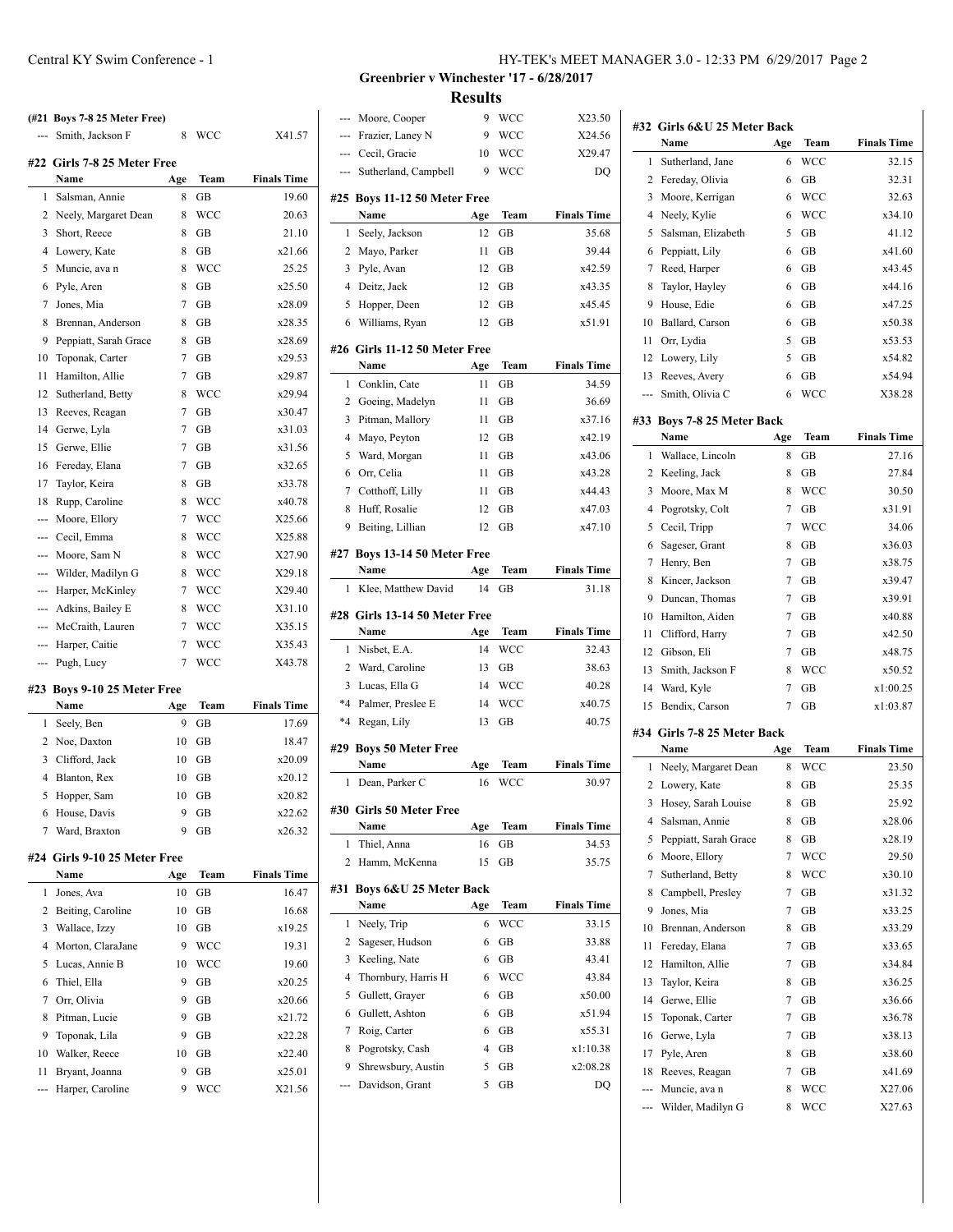|                | (#34 Girls 7-8 25 Meter Back) |                |             |                    |
|----------------|-------------------------------|----------------|-------------|--------------------|
|                | --- Cecil, Emma               | 8              | WCC         | X27.94             |
|                | --- Adkins, Bailey E          | 8              | WCC         | X31.00             |
|                | --- Moore, Sam N              | 8              | <b>WCC</b>  | X32.72             |
| $\overline{a}$ | Harper, McKinley              | 7              | <b>WCC</b>  | X33.72             |
|                | --- Harper, Caitie            | 7              | <b>WCC</b>  | X35.56             |
|                | --- McCraith, Lauren          | $\overline{7}$ | WCC         | X38.43             |
| ---            | Pugh, Lucy                    | $\overline{7}$ | WCC         | X52.15             |
|                | #35 Boys 9-10 25 Meter Back   |                |             |                    |
|                | Name                          | Age            | <b>Team</b> | <b>Finals Time</b> |
| 1              | Seely, Ben                    | 9              | <b>GB</b>   | 24.01              |
| 2              | Clifford, Jack                | 10             | <b>GB</b>   | 25.04              |
| 3              | Blanton, Rex                  | 10             | <b>GB</b>   | x26.50             |
| 4              | Hopper, Sam                   | 10             | GВ          | x26.88             |
| 5              | Ward, Braxton                 | 9              | GB          | x34.84             |
|                |                               |                |             |                    |
|                | #36 Girls 9-10 25 Meter Back  |                |             | <b>Finals Time</b> |
| 1              | Name                          | Age<br>9       | Team<br>WCC |                    |
| 2              | Morton, ClaraJane             | 10             | GB          | 20.81<br>21.34     |
| 3              | Jones, Ava                    | 10             | <b>GB</b>   |                    |
|                | Wallace, Izzy                 |                |             | 23.19              |
| 4              | Orr, Olivia                   | 9              | <b>GB</b>   | x24.22             |
| 5              | Pitman, Lucie                 | 9              | GB          | x25.75             |
| 6              | Walker, Reece                 | 10             | GB          | x26.81             |
| $\overline{7}$ | Harper, Caroline              | 9              | WCC         | 26.97              |
| 8              | Bryant, Joanna                | 9              | GB          | x27.50             |
| 9              | Thiel, Ella                   | 9              | GB          | x29.34             |
| ---            | Cecil, Gracie                 | 10             | WCC         | X32.57             |
| ---            | Frazier, Laney N              | 9              | WCC         | X34.88             |
|                | #37 Boys 11-12 50 Meter Back  |                |             |                    |
|                | Name                          | Age            | <b>Team</b> | <b>Finals Time</b> |
| 1              | Hopper, Deen                  | 12             | GB          | 50.64              |
| 2              | Deitz, Jack                   | 12             | GВ          | 53.93              |
| 3              | Pyle, Avan                    | 12             | GB          | x1:02.53           |
| 4              | Williams, Ryan                | 12             | <b>GB</b>   | x1:09.09           |
|                | #38 Girls 11-12 50 Meter Back |                |             |                    |
|                | Name                          | Age            | <b>Team</b> | <b>Finals Time</b> |
| 1              | Pitman, Mallory               | 11             | GB          | 43.84              |
| 2              | Goeing, Madelyn               | 11             | GВ          | 45.47              |
| 3              | Beiting, Lillian              | 12             | <b>GB</b>   | x56.10             |
| $\overline{4}$ | Orr, Celia                    | 11             | GB          | x56.19             |
| 5              | Mayo, Peyton                  | 12             | <b>GB</b>   | x59.31             |

#### **#40 Girls 13-14 50 Meter Back**

| Name                           | Age         | Team       | <b>Finals Time</b> |
|--------------------------------|-------------|------------|--------------------|
| 1 Nisbet, E.A.                 | 14          | <b>WCC</b> | 40.03              |
| 2 Ward, Caroline               | 13          | GB         | 45.38              |
| 3 Palmer, Preslee E            |             | 14 WCC     | 54.31              |
| #41 Boys 50 Meter Back<br>Namo | $\Delta$ as | Toom       | Einale Time        |

 Huff, Rosalie 12 GB x59.50 Cotthoff, Lilly 11 GB x1:19.63

| <b>Name</b>      | Age Team | <b>Finals Time</b> |
|------------------|----------|--------------------|
| 1 Dean, Parker C | 16 WCC   | 33.40              |

## **Greenbrier v Winchester '17 - 6/28/2017 Results**

| #42 Girls 50 Meter Back<br>Team<br><b>Finals Time</b><br>Name<br>Age<br>1<br>Thiel, Anna<br>16<br>GB<br>41.97<br>#43 Boys 8&U 25 Meter Fly<br>Name<br>Team<br><b>Finals Time</b><br>Age<br>7<br>GB<br>32.35<br>1<br>Henry, Ben<br>2<br>8<br>35.75<br>Keeling, Jack<br>GВ<br>3<br>Kincer, Jackson<br>7<br>x38.97<br>GВ<br>4<br>Duncan. Thomas<br>x40.56<br>7<br>GВ<br>5<br>Hendrickson, Caleb<br>7<br>x43.62<br><b>GB</b><br>Bendix, Carson<br>x56.47<br>6<br>7<br>GВ<br>Wallace, Lincoln<br>GB<br>8<br>DQ<br>---<br>#44 Girls 8&U 25 Meter Fly<br>Name<br><b>Finals Time</b><br>Age<br>Team<br>Sutherland, Betty<br><b>WCC</b><br>23.25<br>1<br>8<br>2<br>Short, Reece<br>8<br>GВ<br>24.87<br>3<br>Salsman, Annie<br>8<br>25.66<br><b>GB</b><br>4<br>Hosey, Sarah Louise<br>x26.25<br>8<br>GВ<br>Pyle, Aren<br>5<br>8<br><b>GB</b><br>x27.13<br>Neely, Margaret Dean<br>27.29<br>6<br>8<br>WCC<br>Campbell, Presley<br>x35.65<br>7<br>7<br>GВ<br>Gerwe, Ellie<br>$\boldsymbol{7}$<br>GB<br>x35.66<br>8<br>Peppiatt, Sarah Grace<br>9<br>8<br>GВ<br>x36.07<br>Fereday, Elana<br>x36.54<br>10<br>7<br>GВ<br>Toponak, Carter<br>11<br>7<br>GВ<br>x37.50<br>8<br>x39.84<br>12<br>Taylor, Keira<br>GВ<br>Hamilton, Allie<br>7<br>x46.66<br>13<br>GВ<br>7<br>x48.54<br>14<br>Gerwe, Lyla<br>GВ<br>7<br>Reeves, Reagan<br>GВ<br>DQ<br>---<br>Brennan, Anderson<br>8<br>GВ<br>DQ<br>7<br>Jones, Mia<br>GВ<br>DQ<br>---<br>#45 Boys 9-10 25 Meter Fly<br>Name<br><b>Finals Time</b><br>Age<br>Team<br>9<br>1<br>Seely, Ben<br>GВ<br>19.06<br>2<br>House, Davis<br>9<br>GB<br>24.59<br>3<br>Clifford, Jack<br>x25.59<br>10<br>GВ<br>4<br>Noe, Daxton<br>x26.59<br>10<br>GВ<br>5<br>Blanton, Rex<br>10<br>GВ<br>x26.66<br>Ward, Braxton<br>9<br>x35.41<br>6<br>GВ<br>#46 Girls 9-10 25 Meter Fly<br>Name<br>Team<br><b>Finals Time</b><br>Age<br>Beiting, Caroline<br>1<br>10<br>GВ<br>19.46<br>2<br>Jones, Ava<br>10<br>GВ<br>19.72<br>3<br>Sutherland, Campbell<br>9<br>WCC<br>20.72<br>4<br>Lucas, Annie B<br>10<br>WCC<br>23.72<br>5<br>Walker, Reece<br>10<br>GB<br>x24.00<br>Moore, Cooper<br>9<br>WCC<br>6<br>x24.53<br>7<br>Pitman, Lucie<br>9<br>GB<br>x26.06<br>8<br>Thiel, Ella<br>9<br>x27.50<br>GВ<br>9<br>GB<br>9<br>Bryant, Joanna<br>x27.67<br>Orr, Olivia<br>9<br>x28.47<br>10<br>GВ<br>9<br>x29.44<br>11<br>Toponak, Lila<br>GВ |  |  |  |
|----------------------------------------------------------------------------------------------------------------------------------------------------------------------------------------------------------------------------------------------------------------------------------------------------------------------------------------------------------------------------------------------------------------------------------------------------------------------------------------------------------------------------------------------------------------------------------------------------------------------------------------------------------------------------------------------------------------------------------------------------------------------------------------------------------------------------------------------------------------------------------------------------------------------------------------------------------------------------------------------------------------------------------------------------------------------------------------------------------------------------------------------------------------------------------------------------------------------------------------------------------------------------------------------------------------------------------------------------------------------------------------------------------------------------------------------------------------------------------------------------------------------------------------------------------------------------------------------------------------------------------------------------------------------------------------------------------------------------------------------------------------------------------------------------------------------------------------------------------------------------------------------------------------------------------------------------------------------------------------------------------------------------------------------------------------------------------------------------------------------------------------------------------------------------------------------------------------------------------------------------------------------------------------------------------------------------------------|--|--|--|
|                                                                                                                                                                                                                                                                                                                                                                                                                                                                                                                                                                                                                                                                                                                                                                                                                                                                                                                                                                                                                                                                                                                                                                                                                                                                                                                                                                                                                                                                                                                                                                                                                                                                                                                                                                                                                                                                                                                                                                                                                                                                                                                                                                                                                                                                                                                                        |  |  |  |
|                                                                                                                                                                                                                                                                                                                                                                                                                                                                                                                                                                                                                                                                                                                                                                                                                                                                                                                                                                                                                                                                                                                                                                                                                                                                                                                                                                                                                                                                                                                                                                                                                                                                                                                                                                                                                                                                                                                                                                                                                                                                                                                                                                                                                                                                                                                                        |  |  |  |
|                                                                                                                                                                                                                                                                                                                                                                                                                                                                                                                                                                                                                                                                                                                                                                                                                                                                                                                                                                                                                                                                                                                                                                                                                                                                                                                                                                                                                                                                                                                                                                                                                                                                                                                                                                                                                                                                                                                                                                                                                                                                                                                                                                                                                                                                                                                                        |  |  |  |
|                                                                                                                                                                                                                                                                                                                                                                                                                                                                                                                                                                                                                                                                                                                                                                                                                                                                                                                                                                                                                                                                                                                                                                                                                                                                                                                                                                                                                                                                                                                                                                                                                                                                                                                                                                                                                                                                                                                                                                                                                                                                                                                                                                                                                                                                                                                                        |  |  |  |
|                                                                                                                                                                                                                                                                                                                                                                                                                                                                                                                                                                                                                                                                                                                                                                                                                                                                                                                                                                                                                                                                                                                                                                                                                                                                                                                                                                                                                                                                                                                                                                                                                                                                                                                                                                                                                                                                                                                                                                                                                                                                                                                                                                                                                                                                                                                                        |  |  |  |
|                                                                                                                                                                                                                                                                                                                                                                                                                                                                                                                                                                                                                                                                                                                                                                                                                                                                                                                                                                                                                                                                                                                                                                                                                                                                                                                                                                                                                                                                                                                                                                                                                                                                                                                                                                                                                                                                                                                                                                                                                                                                                                                                                                                                                                                                                                                                        |  |  |  |
|                                                                                                                                                                                                                                                                                                                                                                                                                                                                                                                                                                                                                                                                                                                                                                                                                                                                                                                                                                                                                                                                                                                                                                                                                                                                                                                                                                                                                                                                                                                                                                                                                                                                                                                                                                                                                                                                                                                                                                                                                                                                                                                                                                                                                                                                                                                                        |  |  |  |
|                                                                                                                                                                                                                                                                                                                                                                                                                                                                                                                                                                                                                                                                                                                                                                                                                                                                                                                                                                                                                                                                                                                                                                                                                                                                                                                                                                                                                                                                                                                                                                                                                                                                                                                                                                                                                                                                                                                                                                                                                                                                                                                                                                                                                                                                                                                                        |  |  |  |
|                                                                                                                                                                                                                                                                                                                                                                                                                                                                                                                                                                                                                                                                                                                                                                                                                                                                                                                                                                                                                                                                                                                                                                                                                                                                                                                                                                                                                                                                                                                                                                                                                                                                                                                                                                                                                                                                                                                                                                                                                                                                                                                                                                                                                                                                                                                                        |  |  |  |
|                                                                                                                                                                                                                                                                                                                                                                                                                                                                                                                                                                                                                                                                                                                                                                                                                                                                                                                                                                                                                                                                                                                                                                                                                                                                                                                                                                                                                                                                                                                                                                                                                                                                                                                                                                                                                                                                                                                                                                                                                                                                                                                                                                                                                                                                                                                                        |  |  |  |
|                                                                                                                                                                                                                                                                                                                                                                                                                                                                                                                                                                                                                                                                                                                                                                                                                                                                                                                                                                                                                                                                                                                                                                                                                                                                                                                                                                                                                                                                                                                                                                                                                                                                                                                                                                                                                                                                                                                                                                                                                                                                                                                                                                                                                                                                                                                                        |  |  |  |
|                                                                                                                                                                                                                                                                                                                                                                                                                                                                                                                                                                                                                                                                                                                                                                                                                                                                                                                                                                                                                                                                                                                                                                                                                                                                                                                                                                                                                                                                                                                                                                                                                                                                                                                                                                                                                                                                                                                                                                                                                                                                                                                                                                                                                                                                                                                                        |  |  |  |
|                                                                                                                                                                                                                                                                                                                                                                                                                                                                                                                                                                                                                                                                                                                                                                                                                                                                                                                                                                                                                                                                                                                                                                                                                                                                                                                                                                                                                                                                                                                                                                                                                                                                                                                                                                                                                                                                                                                                                                                                                                                                                                                                                                                                                                                                                                                                        |  |  |  |
|                                                                                                                                                                                                                                                                                                                                                                                                                                                                                                                                                                                                                                                                                                                                                                                                                                                                                                                                                                                                                                                                                                                                                                                                                                                                                                                                                                                                                                                                                                                                                                                                                                                                                                                                                                                                                                                                                                                                                                                                                                                                                                                                                                                                                                                                                                                                        |  |  |  |
|                                                                                                                                                                                                                                                                                                                                                                                                                                                                                                                                                                                                                                                                                                                                                                                                                                                                                                                                                                                                                                                                                                                                                                                                                                                                                                                                                                                                                                                                                                                                                                                                                                                                                                                                                                                                                                                                                                                                                                                                                                                                                                                                                                                                                                                                                                                                        |  |  |  |
|                                                                                                                                                                                                                                                                                                                                                                                                                                                                                                                                                                                                                                                                                                                                                                                                                                                                                                                                                                                                                                                                                                                                                                                                                                                                                                                                                                                                                                                                                                                                                                                                                                                                                                                                                                                                                                                                                                                                                                                                                                                                                                                                                                                                                                                                                                                                        |  |  |  |
|                                                                                                                                                                                                                                                                                                                                                                                                                                                                                                                                                                                                                                                                                                                                                                                                                                                                                                                                                                                                                                                                                                                                                                                                                                                                                                                                                                                                                                                                                                                                                                                                                                                                                                                                                                                                                                                                                                                                                                                                                                                                                                                                                                                                                                                                                                                                        |  |  |  |
|                                                                                                                                                                                                                                                                                                                                                                                                                                                                                                                                                                                                                                                                                                                                                                                                                                                                                                                                                                                                                                                                                                                                                                                                                                                                                                                                                                                                                                                                                                                                                                                                                                                                                                                                                                                                                                                                                                                                                                                                                                                                                                                                                                                                                                                                                                                                        |  |  |  |
|                                                                                                                                                                                                                                                                                                                                                                                                                                                                                                                                                                                                                                                                                                                                                                                                                                                                                                                                                                                                                                                                                                                                                                                                                                                                                                                                                                                                                                                                                                                                                                                                                                                                                                                                                                                                                                                                                                                                                                                                                                                                                                                                                                                                                                                                                                                                        |  |  |  |
|                                                                                                                                                                                                                                                                                                                                                                                                                                                                                                                                                                                                                                                                                                                                                                                                                                                                                                                                                                                                                                                                                                                                                                                                                                                                                                                                                                                                                                                                                                                                                                                                                                                                                                                                                                                                                                                                                                                                                                                                                                                                                                                                                                                                                                                                                                                                        |  |  |  |
|                                                                                                                                                                                                                                                                                                                                                                                                                                                                                                                                                                                                                                                                                                                                                                                                                                                                                                                                                                                                                                                                                                                                                                                                                                                                                                                                                                                                                                                                                                                                                                                                                                                                                                                                                                                                                                                                                                                                                                                                                                                                                                                                                                                                                                                                                                                                        |  |  |  |
|                                                                                                                                                                                                                                                                                                                                                                                                                                                                                                                                                                                                                                                                                                                                                                                                                                                                                                                                                                                                                                                                                                                                                                                                                                                                                                                                                                                                                                                                                                                                                                                                                                                                                                                                                                                                                                                                                                                                                                                                                                                                                                                                                                                                                                                                                                                                        |  |  |  |
|                                                                                                                                                                                                                                                                                                                                                                                                                                                                                                                                                                                                                                                                                                                                                                                                                                                                                                                                                                                                                                                                                                                                                                                                                                                                                                                                                                                                                                                                                                                                                                                                                                                                                                                                                                                                                                                                                                                                                                                                                                                                                                                                                                                                                                                                                                                                        |  |  |  |
|                                                                                                                                                                                                                                                                                                                                                                                                                                                                                                                                                                                                                                                                                                                                                                                                                                                                                                                                                                                                                                                                                                                                                                                                                                                                                                                                                                                                                                                                                                                                                                                                                                                                                                                                                                                                                                                                                                                                                                                                                                                                                                                                                                                                                                                                                                                                        |  |  |  |
|                                                                                                                                                                                                                                                                                                                                                                                                                                                                                                                                                                                                                                                                                                                                                                                                                                                                                                                                                                                                                                                                                                                                                                                                                                                                                                                                                                                                                                                                                                                                                                                                                                                                                                                                                                                                                                                                                                                                                                                                                                                                                                                                                                                                                                                                                                                                        |  |  |  |
|                                                                                                                                                                                                                                                                                                                                                                                                                                                                                                                                                                                                                                                                                                                                                                                                                                                                                                                                                                                                                                                                                                                                                                                                                                                                                                                                                                                                                                                                                                                                                                                                                                                                                                                                                                                                                                                                                                                                                                                                                                                                                                                                                                                                                                                                                                                                        |  |  |  |
|                                                                                                                                                                                                                                                                                                                                                                                                                                                                                                                                                                                                                                                                                                                                                                                                                                                                                                                                                                                                                                                                                                                                                                                                                                                                                                                                                                                                                                                                                                                                                                                                                                                                                                                                                                                                                                                                                                                                                                                                                                                                                                                                                                                                                                                                                                                                        |  |  |  |
|                                                                                                                                                                                                                                                                                                                                                                                                                                                                                                                                                                                                                                                                                                                                                                                                                                                                                                                                                                                                                                                                                                                                                                                                                                                                                                                                                                                                                                                                                                                                                                                                                                                                                                                                                                                                                                                                                                                                                                                                                                                                                                                                                                                                                                                                                                                                        |  |  |  |
|                                                                                                                                                                                                                                                                                                                                                                                                                                                                                                                                                                                                                                                                                                                                                                                                                                                                                                                                                                                                                                                                                                                                                                                                                                                                                                                                                                                                                                                                                                                                                                                                                                                                                                                                                                                                                                                                                                                                                                                                                                                                                                                                                                                                                                                                                                                                        |  |  |  |
|                                                                                                                                                                                                                                                                                                                                                                                                                                                                                                                                                                                                                                                                                                                                                                                                                                                                                                                                                                                                                                                                                                                                                                                                                                                                                                                                                                                                                                                                                                                                                                                                                                                                                                                                                                                                                                                                                                                                                                                                                                                                                                                                                                                                                                                                                                                                        |  |  |  |
|                                                                                                                                                                                                                                                                                                                                                                                                                                                                                                                                                                                                                                                                                                                                                                                                                                                                                                                                                                                                                                                                                                                                                                                                                                                                                                                                                                                                                                                                                                                                                                                                                                                                                                                                                                                                                                                                                                                                                                                                                                                                                                                                                                                                                                                                                                                                        |  |  |  |
|                                                                                                                                                                                                                                                                                                                                                                                                                                                                                                                                                                                                                                                                                                                                                                                                                                                                                                                                                                                                                                                                                                                                                                                                                                                                                                                                                                                                                                                                                                                                                                                                                                                                                                                                                                                                                                                                                                                                                                                                                                                                                                                                                                                                                                                                                                                                        |  |  |  |
|                                                                                                                                                                                                                                                                                                                                                                                                                                                                                                                                                                                                                                                                                                                                                                                                                                                                                                                                                                                                                                                                                                                                                                                                                                                                                                                                                                                                                                                                                                                                                                                                                                                                                                                                                                                                                                                                                                                                                                                                                                                                                                                                                                                                                                                                                                                                        |  |  |  |
|                                                                                                                                                                                                                                                                                                                                                                                                                                                                                                                                                                                                                                                                                                                                                                                                                                                                                                                                                                                                                                                                                                                                                                                                                                                                                                                                                                                                                                                                                                                                                                                                                                                                                                                                                                                                                                                                                                                                                                                                                                                                                                                                                                                                                                                                                                                                        |  |  |  |
|                                                                                                                                                                                                                                                                                                                                                                                                                                                                                                                                                                                                                                                                                                                                                                                                                                                                                                                                                                                                                                                                                                                                                                                                                                                                                                                                                                                                                                                                                                                                                                                                                                                                                                                                                                                                                                                                                                                                                                                                                                                                                                                                                                                                                                                                                                                                        |  |  |  |
|                                                                                                                                                                                                                                                                                                                                                                                                                                                                                                                                                                                                                                                                                                                                                                                                                                                                                                                                                                                                                                                                                                                                                                                                                                                                                                                                                                                                                                                                                                                                                                                                                                                                                                                                                                                                                                                                                                                                                                                                                                                                                                                                                                                                                                                                                                                                        |  |  |  |
|                                                                                                                                                                                                                                                                                                                                                                                                                                                                                                                                                                                                                                                                                                                                                                                                                                                                                                                                                                                                                                                                                                                                                                                                                                                                                                                                                                                                                                                                                                                                                                                                                                                                                                                                                                                                                                                                                                                                                                                                                                                                                                                                                                                                                                                                                                                                        |  |  |  |
|                                                                                                                                                                                                                                                                                                                                                                                                                                                                                                                                                                                                                                                                                                                                                                                                                                                                                                                                                                                                                                                                                                                                                                                                                                                                                                                                                                                                                                                                                                                                                                                                                                                                                                                                                                                                                                                                                                                                                                                                                                                                                                                                                                                                                                                                                                                                        |  |  |  |
|                                                                                                                                                                                                                                                                                                                                                                                                                                                                                                                                                                                                                                                                                                                                                                                                                                                                                                                                                                                                                                                                                                                                                                                                                                                                                                                                                                                                                                                                                                                                                                                                                                                                                                                                                                                                                                                                                                                                                                                                                                                                                                                                                                                                                                                                                                                                        |  |  |  |
|                                                                                                                                                                                                                                                                                                                                                                                                                                                                                                                                                                                                                                                                                                                                                                                                                                                                                                                                                                                                                                                                                                                                                                                                                                                                                                                                                                                                                                                                                                                                                                                                                                                                                                                                                                                                                                                                                                                                                                                                                                                                                                                                                                                                                                                                                                                                        |  |  |  |
|                                                                                                                                                                                                                                                                                                                                                                                                                                                                                                                                                                                                                                                                                                                                                                                                                                                                                                                                                                                                                                                                                                                                                                                                                                                                                                                                                                                                                                                                                                                                                                                                                                                                                                                                                                                                                                                                                                                                                                                                                                                                                                                                                                                                                                                                                                                                        |  |  |  |
|                                                                                                                                                                                                                                                                                                                                                                                                                                                                                                                                                                                                                                                                                                                                                                                                                                                                                                                                                                                                                                                                                                                                                                                                                                                                                                                                                                                                                                                                                                                                                                                                                                                                                                                                                                                                                                                                                                                                                                                                                                                                                                                                                                                                                                                                                                                                        |  |  |  |
|                                                                                                                                                                                                                                                                                                                                                                                                                                                                                                                                                                                                                                                                                                                                                                                                                                                                                                                                                                                                                                                                                                                                                                                                                                                                                                                                                                                                                                                                                                                                                                                                                                                                                                                                                                                                                                                                                                                                                                                                                                                                                                                                                                                                                                                                                                                                        |  |  |  |
|                                                                                                                                                                                                                                                                                                                                                                                                                                                                                                                                                                                                                                                                                                                                                                                                                                                                                                                                                                                                                                                                                                                                                                                                                                                                                                                                                                                                                                                                                                                                                                                                                                                                                                                                                                                                                                                                                                                                                                                                                                                                                                                                                                                                                                                                                                                                        |  |  |  |
|                                                                                                                                                                                                                                                                                                                                                                                                                                                                                                                                                                                                                                                                                                                                                                                                                                                                                                                                                                                                                                                                                                                                                                                                                                                                                                                                                                                                                                                                                                                                                                                                                                                                                                                                                                                                                                                                                                                                                                                                                                                                                                                                                                                                                                                                                                                                        |  |  |  |
|                                                                                                                                                                                                                                                                                                                                                                                                                                                                                                                                                                                                                                                                                                                                                                                                                                                                                                                                                                                                                                                                                                                                                                                                                                                                                                                                                                                                                                                                                                                                                                                                                                                                                                                                                                                                                                                                                                                                                                                                                                                                                                                                                                                                                                                                                                                                        |  |  |  |
|                                                                                                                                                                                                                                                                                                                                                                                                                                                                                                                                                                                                                                                                                                                                                                                                                                                                                                                                                                                                                                                                                                                                                                                                                                                                                                                                                                                                                                                                                                                                                                                                                                                                                                                                                                                                                                                                                                                                                                                                                                                                                                                                                                                                                                                                                                                                        |  |  |  |
|                                                                                                                                                                                                                                                                                                                                                                                                                                                                                                                                                                                                                                                                                                                                                                                                                                                                                                                                                                                                                                                                                                                                                                                                                                                                                                                                                                                                                                                                                                                                                                                                                                                                                                                                                                                                                                                                                                                                                                                                                                                                                                                                                                                                                                                                                                                                        |  |  |  |
|                                                                                                                                                                                                                                                                                                                                                                                                                                                                                                                                                                                                                                                                                                                                                                                                                                                                                                                                                                                                                                                                                                                                                                                                                                                                                                                                                                                                                                                                                                                                                                                                                                                                                                                                                                                                                                                                                                                                                                                                                                                                                                                                                                                                                                                                                                                                        |  |  |  |
|                                                                                                                                                                                                                                                                                                                                                                                                                                                                                                                                                                                                                                                                                                                                                                                                                                                                                                                                                                                                                                                                                                                                                                                                                                                                                                                                                                                                                                                                                                                                                                                                                                                                                                                                                                                                                                                                                                                                                                                                                                                                                                                                                                                                                                                                                                                                        |  |  |  |
|                                                                                                                                                                                                                                                                                                                                                                                                                                                                                                                                                                                                                                                                                                                                                                                                                                                                                                                                                                                                                                                                                                                                                                                                                                                                                                                                                                                                                                                                                                                                                                                                                                                                                                                                                                                                                                                                                                                                                                                                                                                                                                                                                                                                                                                                                                                                        |  |  |  |
|                                                                                                                                                                                                                                                                                                                                                                                                                                                                                                                                                                                                                                                                                                                                                                                                                                                                                                                                                                                                                                                                                                                                                                                                                                                                                                                                                                                                                                                                                                                                                                                                                                                                                                                                                                                                                                                                                                                                                                                                                                                                                                                                                                                                                                                                                                                                        |  |  |  |
|                                                                                                                                                                                                                                                                                                                                                                                                                                                                                                                                                                                                                                                                                                                                                                                                                                                                                                                                                                                                                                                                                                                                                                                                                                                                                                                                                                                                                                                                                                                                                                                                                                                                                                                                                                                                                                                                                                                                                                                                                                                                                                                                                                                                                                                                                                                                        |  |  |  |
|                                                                                                                                                                                                                                                                                                                                                                                                                                                                                                                                                                                                                                                                                                                                                                                                                                                                                                                                                                                                                                                                                                                                                                                                                                                                                                                                                                                                                                                                                                                                                                                                                                                                                                                                                                                                                                                                                                                                                                                                                                                                                                                                                                                                                                                                                                                                        |  |  |  |

|                | #47 Boys 11-12 50 Meter Fly       |           |                   |                             |
|----------------|-----------------------------------|-----------|-------------------|-----------------------------|
|                | Name                              | Age       | Team              | <b>Finals Time</b>          |
| 1              | Seely, Jackson                    | 12        | GB                | 45.81                       |
| 2              | Mayo, Parker                      | 11        | GB                | 46.94                       |
| 3              | Pyle, Avan                        | 12        | GB                | x52.37                      |
| 4              | Deitz, Jack                       | 12        | GB                | x56.10                      |
| 5              | Hopper, Deen                      | 12        | <b>GB</b>         | x1:06.84                    |
|                | #48 Girls 11-12 50 Meter Fly      |           |                   |                             |
|                | Name                              | Age       | Team              | <b>Finals Time</b>          |
| 1              | Conklin, Cate                     | 11        | GB                | 38.25                       |
| 2              | Pitman, Mallory                   | 11        | <b>GB</b>         | 49.65                       |
| 3              | Ward, Morgan                      | 11        | GB                | x54.06                      |
| $\overline{4}$ | Beiting, Lillian                  | 12        | GB                | x57.25                      |
| 5              | Huff, Rosalie                     | 12        | GB                | x1:02.19                    |
| 6              | Cotthoff, Lilly                   | 11        | GB                | x1:03.57                    |
| ---            | Mayo, Peyton                      | 12        | <b>GB</b>         | DQ                          |
|                | #49 Boys 13-14 50 Meter Fly       |           |                   |                             |
|                | Name                              | Age       | Team              | <b>Finals Time</b>          |
| 1              | Klee, Matthew David               | 14        | GB                | 34.29                       |
|                | #50 Girls 13-14 50 Meter Fly      |           |                   |                             |
|                | Name                              | Age       | <b>Team</b>       | <b>Finals Time</b>          |
| 1              | Nisbet, E.A.                      | 14        | WCC               | 42.87                       |
| 2              | Regan, Lily                       | 13        | <b>GB</b>         | 43.84                       |
| #51            | <b>Boys 50 Meter Fly</b>          |           |                   |                             |
|                | Name                              | Age       | Team              | <b>Finals Time</b>          |
| 1              | Dean, Parker C                    | 16        | WCC               | 32.22                       |
|                |                                   |           |                   |                             |
|                |                                   |           |                   |                             |
|                | #52 Girls 50 Meter Fly            |           |                   |                             |
| 1              | Name<br>Hamm, McKenna             | Age<br>15 | Team<br><b>GB</b> | <b>Finals Time</b><br>44.00 |
|                |                                   |           |                   |                             |
| #53            | Boys 8&U 25 Meter Breast          |           |                   |                             |
|                | Name                              | Age       | Team              | <b>Finals Time</b>          |
| 1<br>2         | Moore, Max M                      | 8<br>8    | WCC<br>GB         | 31.87<br>35.62              |
| 3              | Sageser, Grant<br>Pogrotsky, Colt | 7         | GB                | 35.82                       |
| 4              | Clifford, Harry                   | 7         | GB                | x48.87                      |
| 5              | Gibson, Eli                       | 7         | <b>GB</b>         | x1:00.56                    |
| ---            | Ward, Kyle                        | 7         | GВ                | DQ                          |
| ---            | Hendrickson, Caleb                | 7         | GВ                | DQ                          |
|                | --- Hamilton, Aiden               | 7         | GВ                | DQ                          |
| ---            | Kincer, Jackson                   | 7         | GВ                | DQ                          |
|                |                                   |           |                   |                             |
| #54            | Girls 8&U 25 Meter Breast<br>Name |           | Team              | <b>Finals Time</b>          |
| 1              | Short, Reece                      | Age<br>8  | GВ                | 30.40                       |
| 2              | Lowery, Kate                      | 8         | GВ                | 31.69                       |
| 3              | Moore, Ellory                     | 7         | WCC               | 31.78                       |
| 4              | Toponak, Carter                   | 7         | GB                | x33.94                      |
| 5              | Jones, Mia                        | 7         | GВ                | x34.00                      |
| 6              | Cecil, Emma                       | 8         | WCC               | 34.24                       |
| 7              | Harper, Caitie                    | 7         | WCC               | x35.72                      |
| 8              | Reeves, Reagan                    | 7         | GВ                | x39.56                      |
| 9              | Taylor, Keira                     | 8         | GВ                | x39.91                      |
| 10             | Gerwe, Ellie                      | 7         | GВ                | x44.71                      |